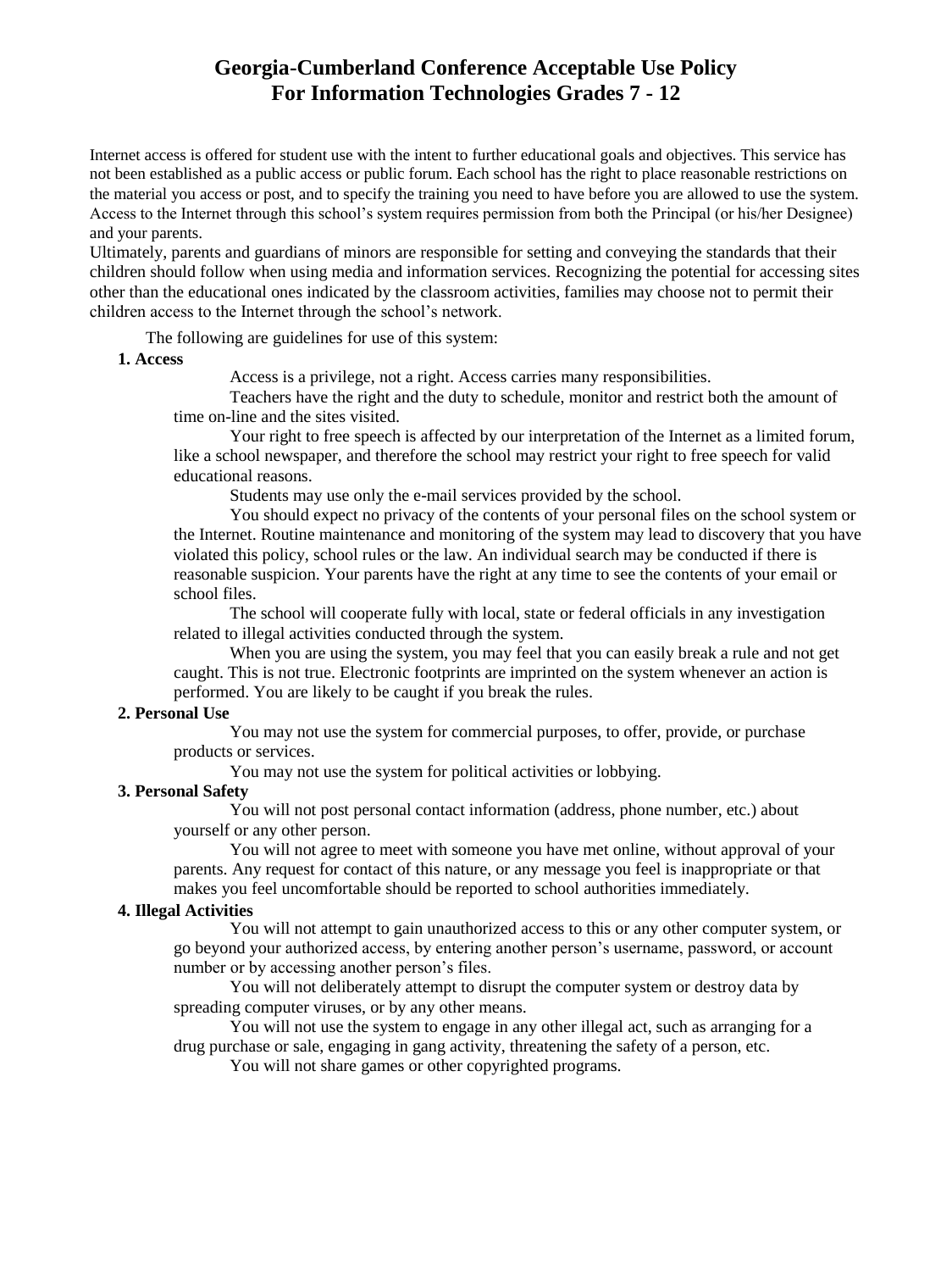### **5. System Security**

You are responsible for your individual account and should take all reasonable precautions to prevent others from being able to use your account. Under no condition should you give your password to another person.

You will never knowing circumvent or try to circumvent the security measure on this system or on any computer at any remote site.

You will immediately notify a teacher or system administrator if you have identified a security problem. Do not look for security problems; this may appear to be an attempt to gain illegal access.

You will avoid the inadvertent spread of computer viruses by following the system virus protection procedures.

You will not open email attachment files from unknown or anonymous senders.

#### **6. Inappropriate Language**

On any and all uses of the Internet, whether in application to public or private messages or material posted on Web pages, you will not use obscene, profane, lewd, vulgar, rude, inflammatory, threatening, or disrespectful language.

You will not post information that could cause danger or disruption, or engage in personal attacks, including prejudicial or discriminatory attacks.

You will not harass another person by a persistent action that distresses or annoys that person. You must stop any action perceived to be annoying when asked to do so.

#### **7. Respect for Privacy**

You will not repost a message that was sent to you privately without permission of the person who sent you the message.

You will not post private information about yourself or another person.

You will not falsify your identity or the identity of another person.

You will not change any file that is not your own.

#### **8. Respecting Resource Limits**

You will use the system only for educational activities as directed by your teachers.

You will not download files or programs without following the school procedures.

You will not post chain letters or engage in spamming (meaning, sending annoying or unnecessary messages to a large number of people.)

You will check your e-mail frequently, delete unwanted messages promptly, and stay within your e-mail quota.

You will not subscribe to any mail lists, list serves or enter chat rooms without the knowledge and written permission or documentation from your teacher or system administrator.

I will not waste resources. I will print conservatively, saving paper and ink. I will work efficiently so my time on the resources is productive.

#### **9. Plagiarism and Copyright Infringement**

You will not plagiarize words that you find on the Internet. Plagiarism means taking the ideas or writings of others and presenting them as if they were yours.

You will respect the rights of copyright owners. Copyright infringement occurs when you inappropriately reproduce anything that is protected by copyright including music, movies or text. If a work contains language that specifies appropriate use of that work, you should follow the expresses requirements. If you are unsure whether or not you can use a work, you should request permission from the copyright owner. Questions regarding copyright law should be directed to your teacher.

#### **10. Inappropriate Access to Material**

You will not use the system to access material that is profane or obscene (pornography) or that advocates illegal acts, violence or discrimination toward other people (hate literature)

If you mistakenly access inappropriate information, you will immediately tell your teacher or other person designated by the school. This will protect you against a claim of intentional violation of this policy.

You parents should instruct you if there is additional material they think would be inappropriate for you to access. The school fully expects that you will follow your parents' instruction in this matter.